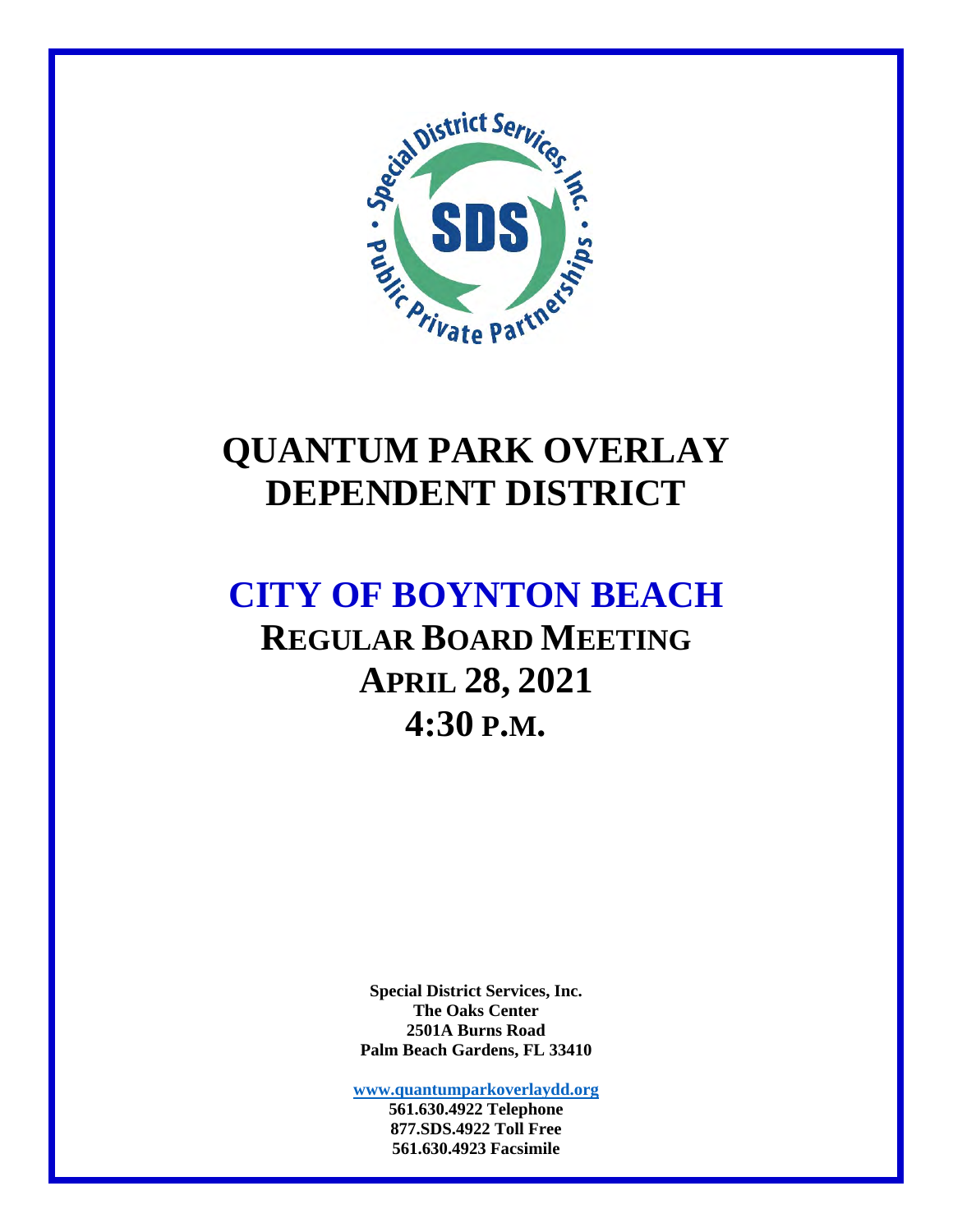## **AGENDA**

#### **QUANTUM PARK OVERLAY DEPENDENT DISTRICT**

City of Boynton Beach Commission Chambers 100 East Ocean Avenue Boynton Beach, Florida 33435 **REGULAR BOARD MEETING**  April 28, 2022  $4:30 \text{ p.m.}$ 

|             | A. Call to Order                                                                            |
|-------------|---------------------------------------------------------------------------------------------|
|             | B. Pledge of Allegiance                                                                     |
|             |                                                                                             |
| D.          | <b>Establish Quorum</b>                                                                     |
| Е.          | Additions or Deletions to Agenda                                                            |
| $F_{\rm{}}$ | Comments from the Public for Items Not on the Agenda                                        |
| G.          | <b>Approval of Minutes</b>                                                                  |
|             |                                                                                             |
| Н.          | Old Business                                                                                |
| Ι.          | <b>New Business</b>                                                                         |
|             | <b>Discussion Regarding District Sunset</b><br>1.                                           |
|             | 2. Consider Resolution No. 2022-01 - Adopting a Fiscal Year 2022/2023 Proposed BudgetPage 6 |
| J.          | <b>Administrative Matters</b>                                                               |
|             | 1. Manager's Report                                                                         |
|             | 2. Attorney's Report                                                                        |
|             | 3.                                                                                          |
|             | 4. Field Report                                                                             |
| Κ.          | <b>Board Member Comments</b>                                                                |
|             | L. Adjourn                                                                                  |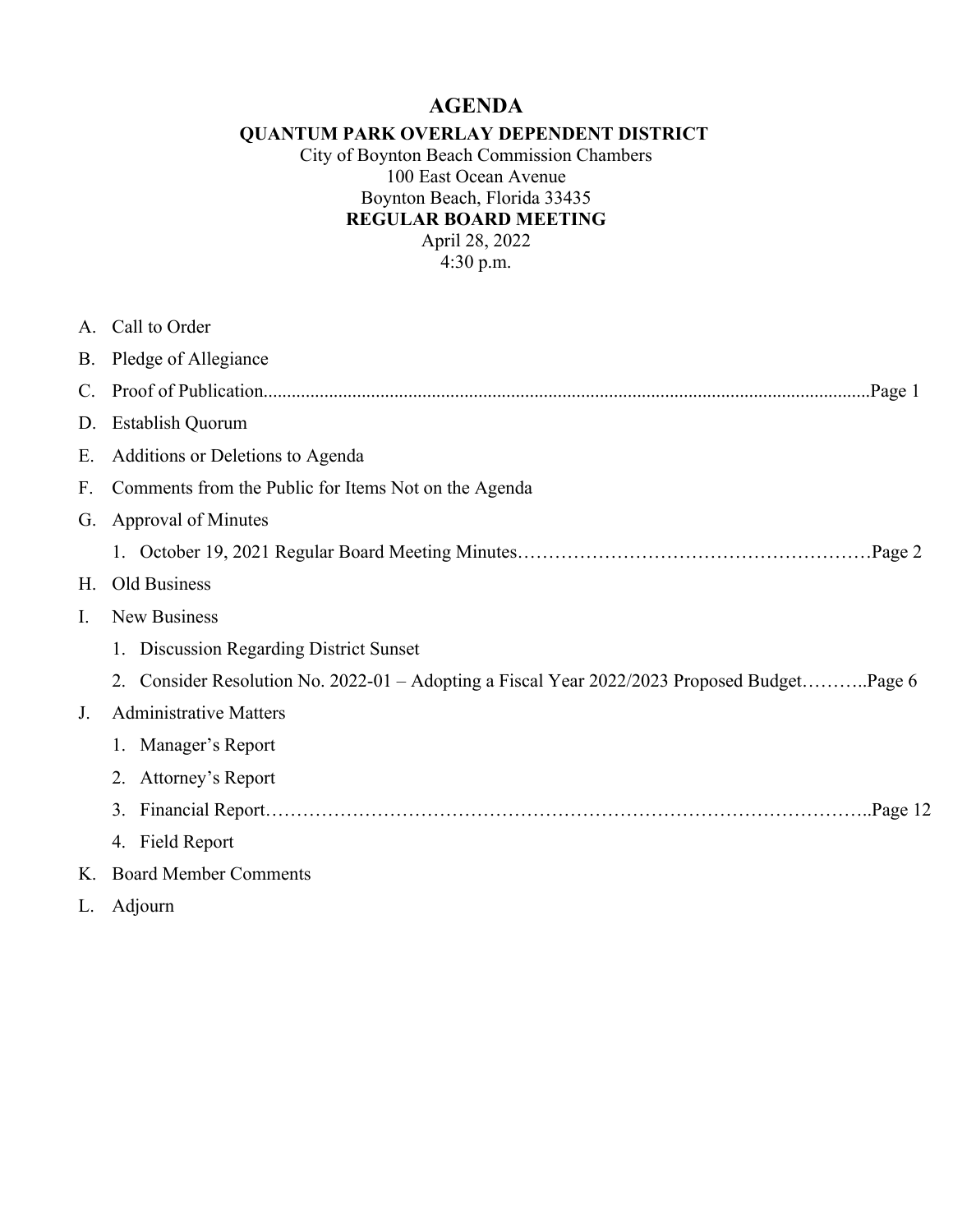# 4/20/22, 7:44 AM<br>
Miscellaneous Notices<br>
Published in The Palm Beach Post on April 19, 2022<br> **Location**<br>
Palm Beach County, Florida<br>
Notice Text<br>
NOTICE OF A QUANTUM PARK OVERLAY DEPENDENT DISTRICT<br>
BOARD OF SUPERVISORS ME

NOTICE IS HEREBY GIVEN that the Quantum Park Overlay Dependent District (the District) will hold Board of Supervisors Meeting (the Meeting) on April 28, 2022, at 4:30 p.m. in the City of Boynton Beach Commission Chambers located at 100 East Ocean Avenue, Boynton Beach, Florida 33435. The Meeting is being held for the necessary public purpose of considering any agenda items related to the District. At such time the Board of Supervisors is so authorized and may consider any business that may properly come before it.

A copy of the agenda for the Meeting may be obtained at the offices of the District Manager, c/o Special District Services, Inc., at (561) 630-4922 or mmcelligott@sdsinc.org (the District Manager s Office) during normal business hours. The Meeting is open to the public and will be conducted in accordance with the provisions of Florida law for special districts. The Meeting may be continued to a date, time, and place to be specified on the record at the Meeting.

Any person requiring special accommodations in order to access and participate in the Meeting because of a disability or physical impairment should contact the District Manager s Office at least forty-eight (48) hours prior to the Meeting. If you are hearing or speech impaired, please contact the Florida Relay Service by dialing 7-1-1, or 1-800-955-8771 (TTY) / 1-800-955-8770 (Voice), for aid in contacting the District Manager s Office.

Any person requiring or that otherwise may need assistance accessing or participating in this Meeting because of a disability or physical impairment is strongly encouraged to contact the District Manager s Office at least forty-eight (48) hours in advance so that arrangements may be made.

Each person who decides to appeal any decision made by the Board of Supervisors with respect to any matter considered at the Meeting is advised that said person will need a record of proceedings and that accordingly, the person may need to ensure that a verbatim record of the proceedings is made, including the testimony and evidence upon which such appeal is to be based.

District Manager

QUANTUM PARK OVERLAY DEPENDENT DISTRICT www.quantumparkoverlaydd.org April 19, 2022 #7181291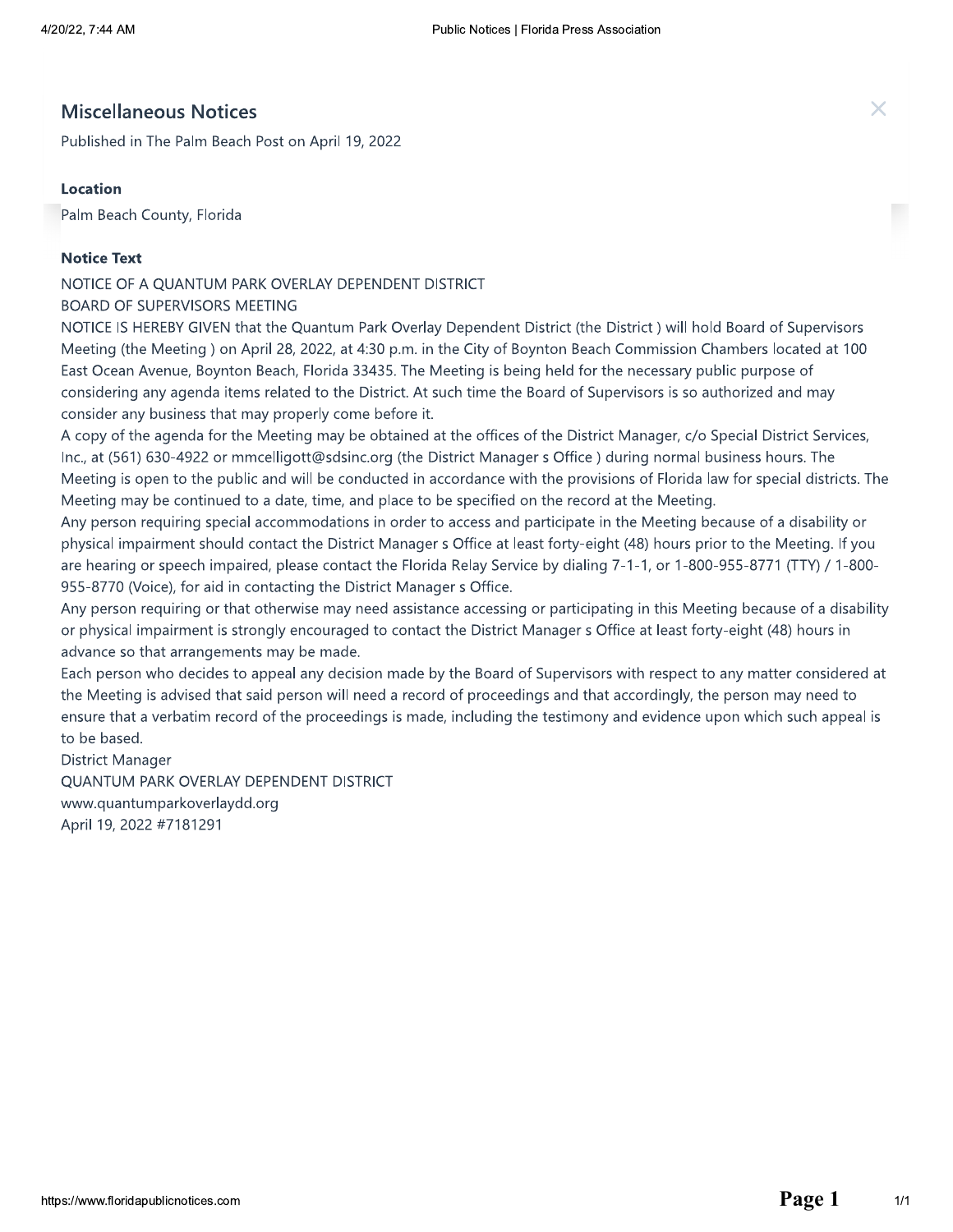#### **QUANTUM PARK OVERLAY DEPENDENT DISTRICT BOARD MEETING and PUBLIC HEARING OCTOBER 19, 2021**

## **A. CALL TO ORDER**

Mayor Steven Grant called the Meeting of the Quantum Park Overlay Dependent District Board of Supervisors to order at 4:30 p.m., in the City of Boynton Beach Commission Chambers located at 100 East Ocean Avenue, Boynton Beach, FL, 33435

#### **B. PLEDGE OF ALLEGIANCE**

Mayor Grant led the group in the Pledge of Allegiance.

#### **C. PROOF OF PUBLICATION**

Proof of publication was presented that notice of the October 19, 2021, Board Meeting had been published in *The Palm Beach Post* on October 6, 2021, as legally required.

#### **D. ESTABLISH QUORUM**

The attendance of Mayor Steven Grant, Commissioner Ty Penserga, and Commissioner Woodrow Hay constituted a quorum, and it was in order for the meeting to proceed.

Also, in attendance were District Manager Michael McElligott and District Manager Peter L. Pimentel by phone, from Special District Services, Inc., District Attorney Sherry Sutphen of Bell and Roper, P.A. by phone.

Also in attendance from the public was Mr. Charles Kanter.

#### **E. ADDITIONS OR DELETIONS TO THE AGENDA**

There were no additions or deletions to the Agenda.

A **motion** was made by Commissioner Hay, seconded by Commissioner Penserga, and passed unanimously to approve the Agenda as presented.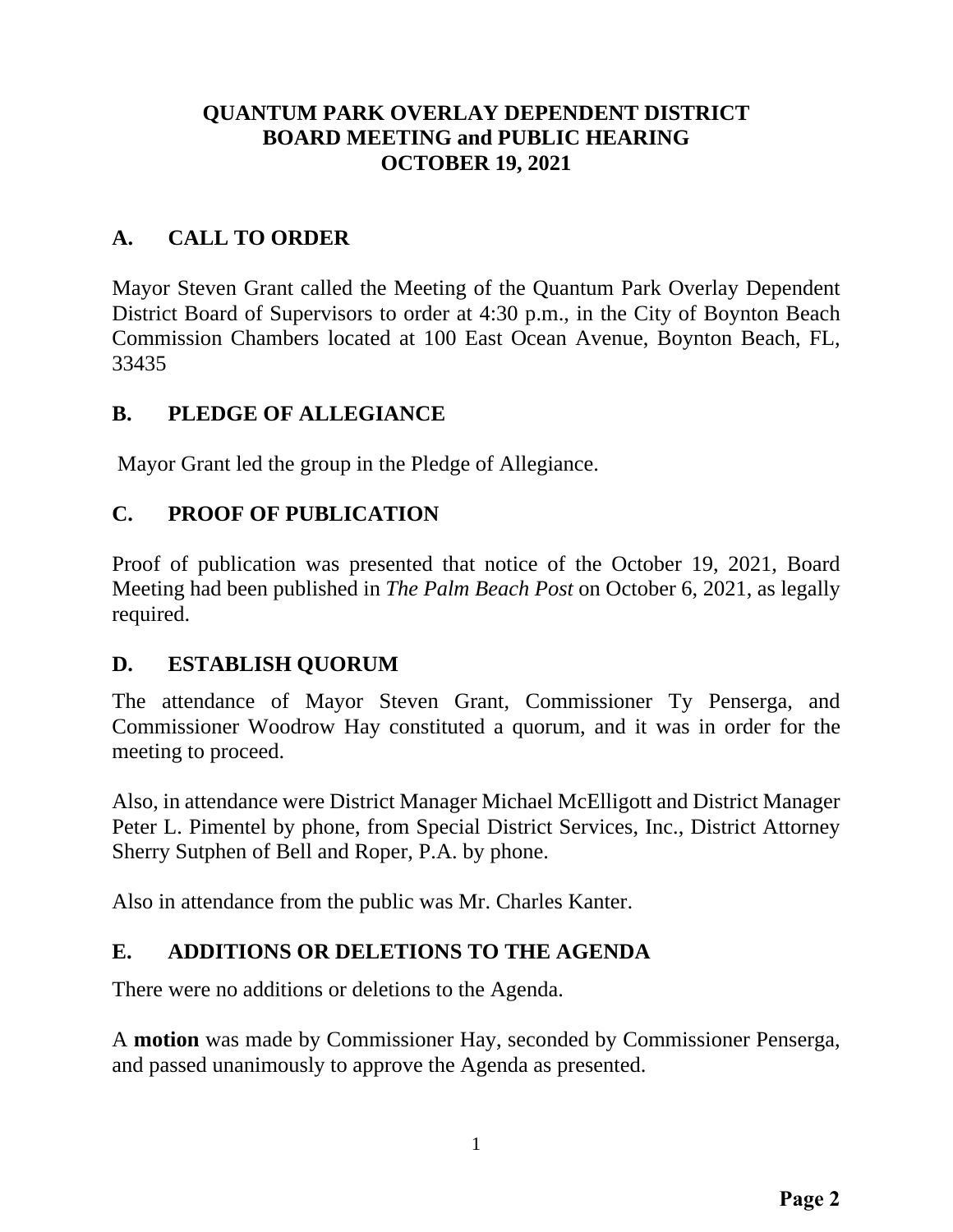#### **F. COMMENTS FROM THE PUBLIC FOR ITEMS NOT ON THE AGENDA**

There were no comments from the public.

#### **G. APPROVAL OF MINUTES**

#### **1. July 15, 2021, Regular Board Meeting**

A **motion** was made by Commissioner Penserga, seconded by Commissioner Hay, and passed unanimously to approve the minutes of the July 15, 2021, Regular Board Meeting as presented.

#### **H. OLD BUSINESS**

There was no Old Business

#### **I. NEW BUSINESS**

#### **1. Discussion Regarding Eradication of Invasive Species**

There was a discussion among the Board and Staff, with comments from Mr. Kanter from the public, regarding the invasive species in the district. It was noted that there are both invasive flora and fauna in the QPODD. Mayor Grant asked if the QPODD owns any of the lakes anymore which District Manger McElligott and District Attorney Sutphen answered no, all facilities are now owned and maintained by the City.

After further discussion, a **motion** was made by Commissioner Penserga, with a second by Commissioner Hay, to direct staff to send a letter to City Manager Andrew Mack informing the City of the invasive species problem, and request action on its management of the invasive species. That **motion** passes unanimously.

#### **2. Consider Resolution No. 2021-05 – Adopting a Fiscal Year 2020/2021 Amended Budget**

Mr. McElligott presented and reviewed Resolution No. 2021-05 entitled:

#### **RESOLUTION NO. 2021-05**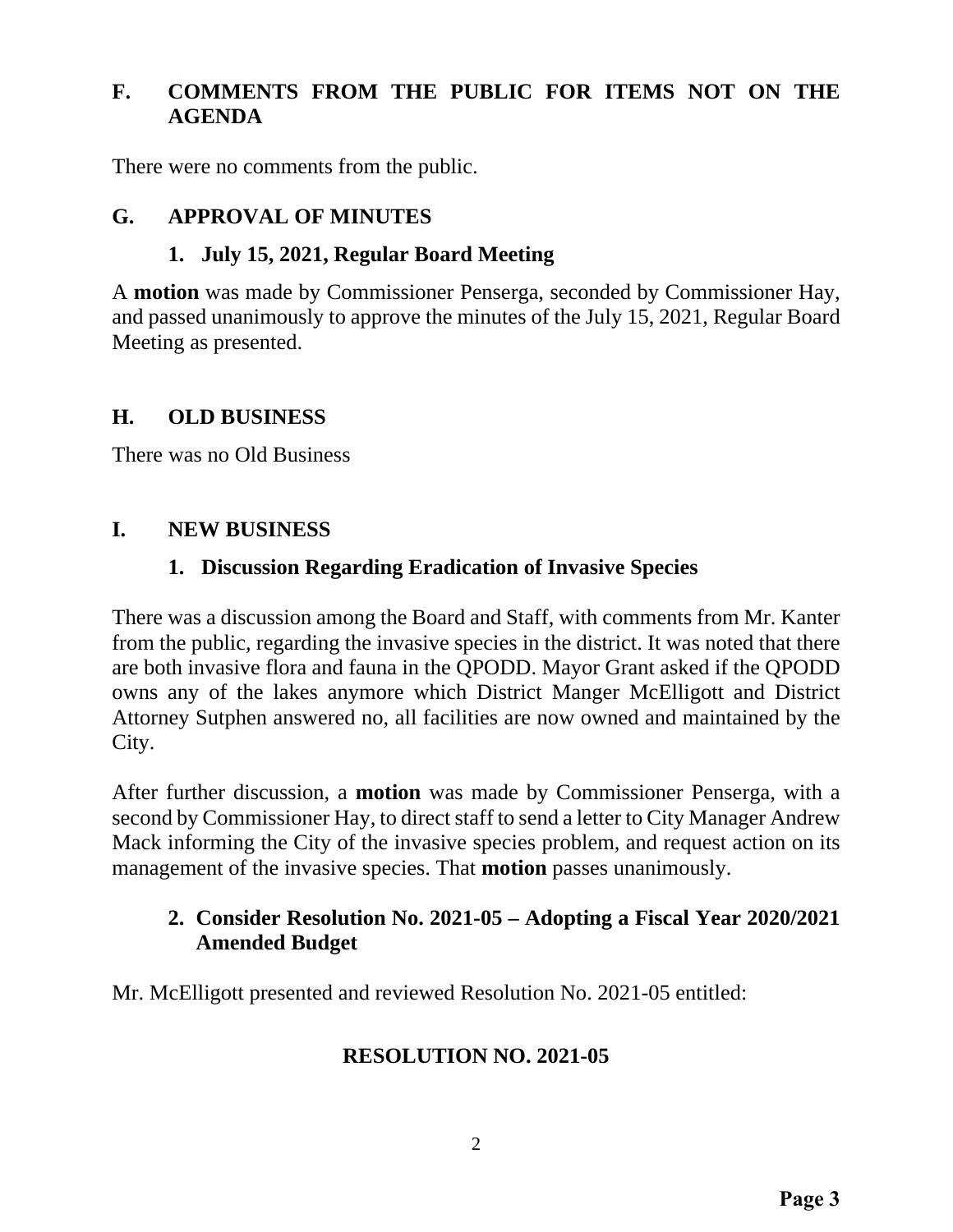**A RESOLUTION OF THE BOARD OF SUPERVISORS OF THE QUANTUM PARK OVERLAY DEPENDENT DEVELOPMENT DISTRICT AUTHORIZING AND ADOPTING AN AMENDED FINAL FISCAL YEAR 2020/2021 BUDGET ("AMENDED BUDGET"), PURSUANT TO CHAPTER 189, FLORIDA STATUTES; AND PROVIDING AN EFFECTIVE DATE.** 

A **motion** was made by Commissioner Hay, seconded by Commissioner Penserga, and passed unanimously to approve Resolution No. 2021-05 as presented.

## **K. ADMINISTRATIVE MATTERS**

## **1. Manager's Report**

There were no additional Manager's Report items.

## **2. Attorney's Report**

Attorney Sutphen stated that she had no further report.

#### 3. **Financial Report**

Mr. McElligott presented and reviewed the Monthly Financial Report contained in the meeting notebook.

#### **K. BOARD MEMBER COMMENTS**

There were no additional Board Members comments.

#### **L. ADJOURN**

A **motion** was made by Commissioner Penserga, seconded by Commissioner Hay, and passed unanimously to adjourn at 6:47 p.m.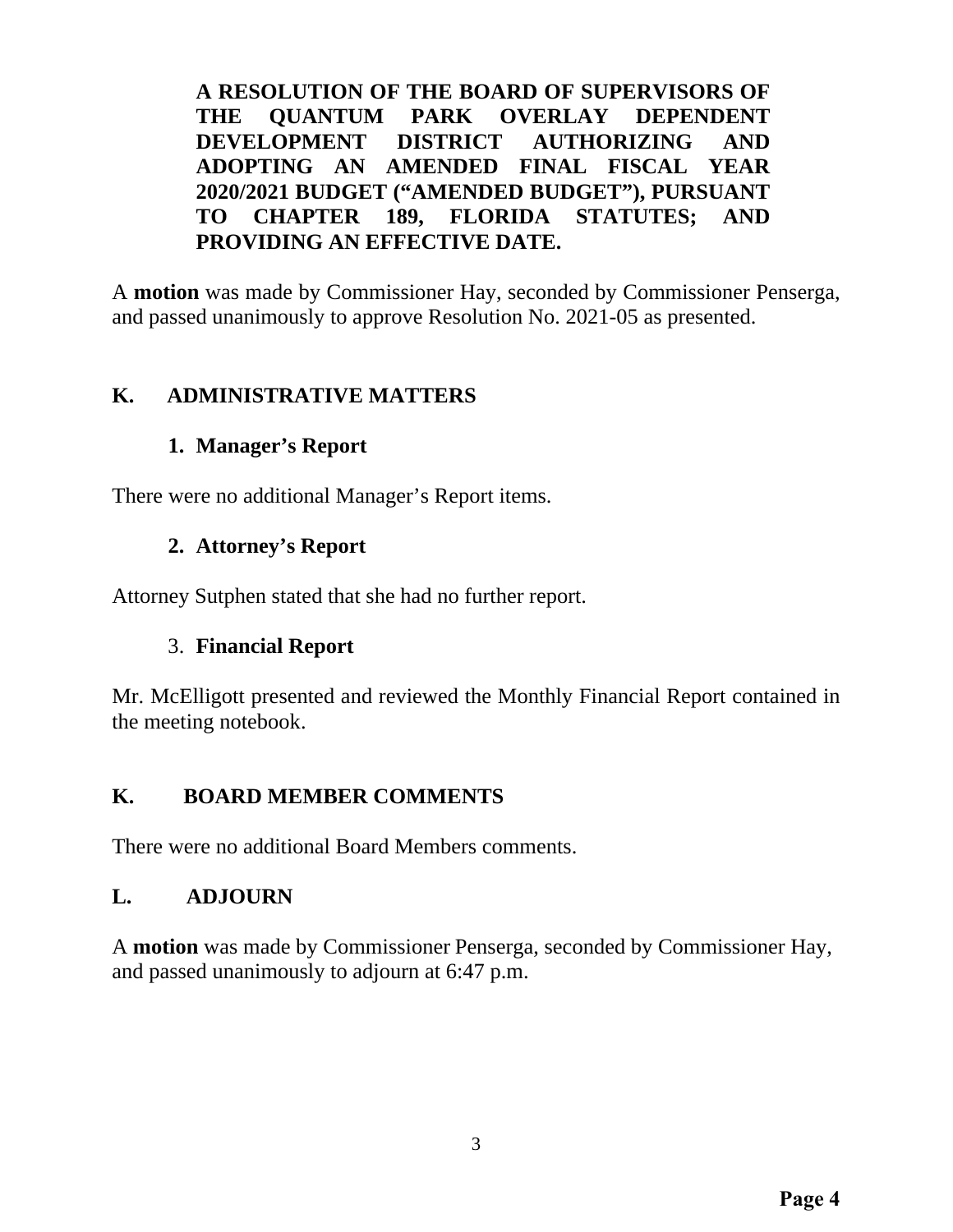Secretary

Chairman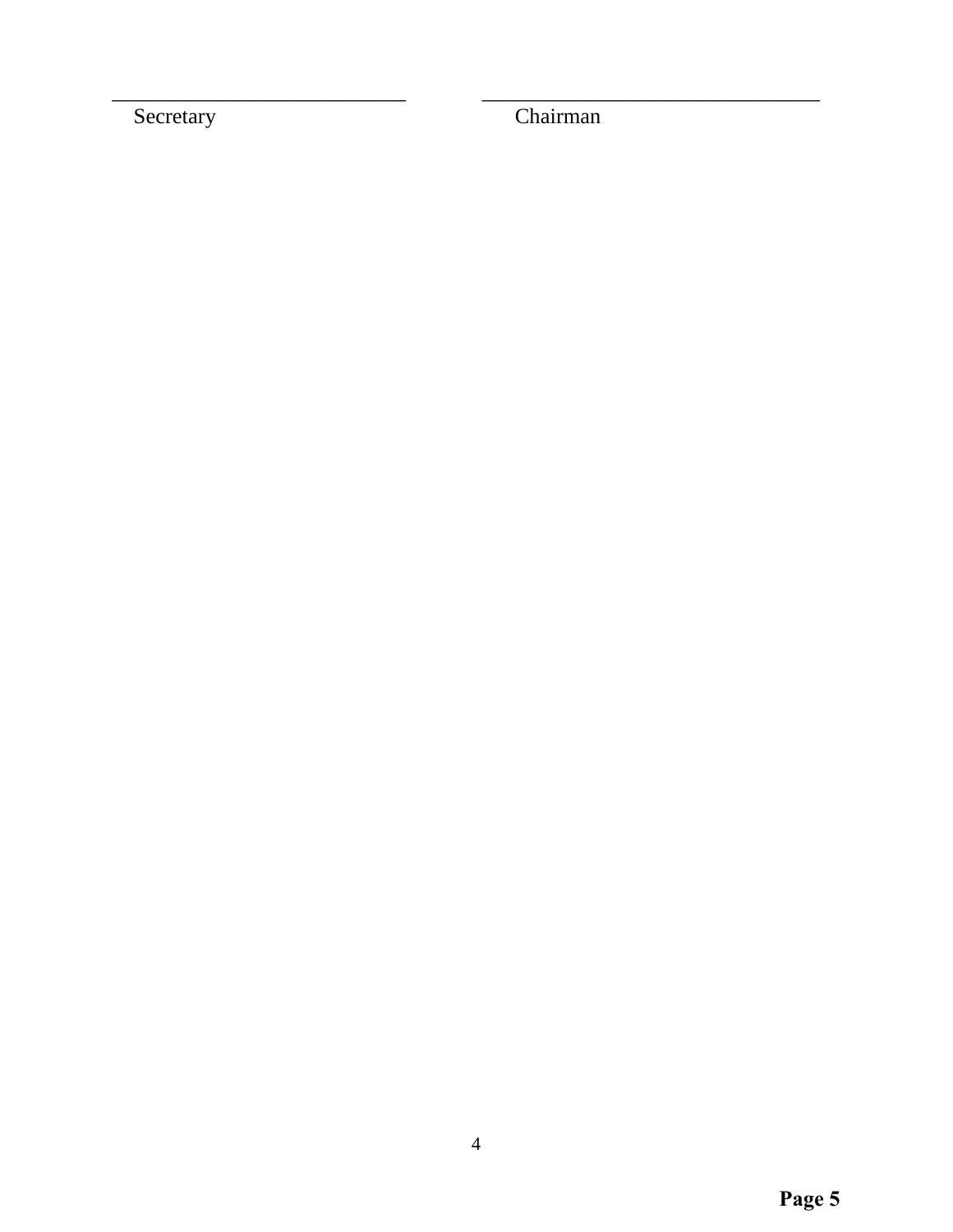#### **RESOLUTION NO. 2022-01**

#### **A RESOLUTION OF THE BOARD OF SUPERVISORS OF THE QUANTUM PARK OVERLAY DEPENDENT DISTRICT APPROVING A PROPOSED BUDGET FOR FISCAL YEAR 2022/2023; AND PROVIDING AN EFFECTIVE DATE.**

 **WHEREAS,** the Board of Supervisors ("Board") of the Quantum Park Overlay Dependent District ("District") is required by Chapter 190.008, *Florida Statutes,* to approve a Proposed Budget for each fiscal year; and,

 **WHEREAS,** the Proposed Budget including the Assessments for Fiscal Year 2022/2023 has been prepared and considered by the Board.

#### **NOW, THEREFORE, BE IT RESOLVED BY THE BOARD OF SUPERVISORS OF THE QUANTUM PARK OVERLAY DEPENDENT DISTRICT THAT:**

**Section 1.** The Proposed Budget including the Assessments for Fiscal Year 2022/2023 attached hereto as Exhibit "A" is approved and adopted.

Section 2. A Public Hearing is hereby scheduled for 3022, 2022 at a.m./p.m. in the City of Boynton Beach Commission Chambers, 100 East Ocean Avenue, Boynton Beach, Florida 33435, for the purpose of receiving public comments on the Proposed Fiscal Year 2022/2023 Budget.

#### **PASSED, ADOPTED and EFFECTIVE** this 28<sup>th</sup> day of April, 2022.

#### **ATTEST: QUANTUM PARK OVERLAY DEPENDENT DEPENDENT DISTRICT**

 $\mathbf{By:}$   $\qquad \qquad \mathbf{By:}$ 

Secretary/Assistant Secretary Chairman/Vice Chairman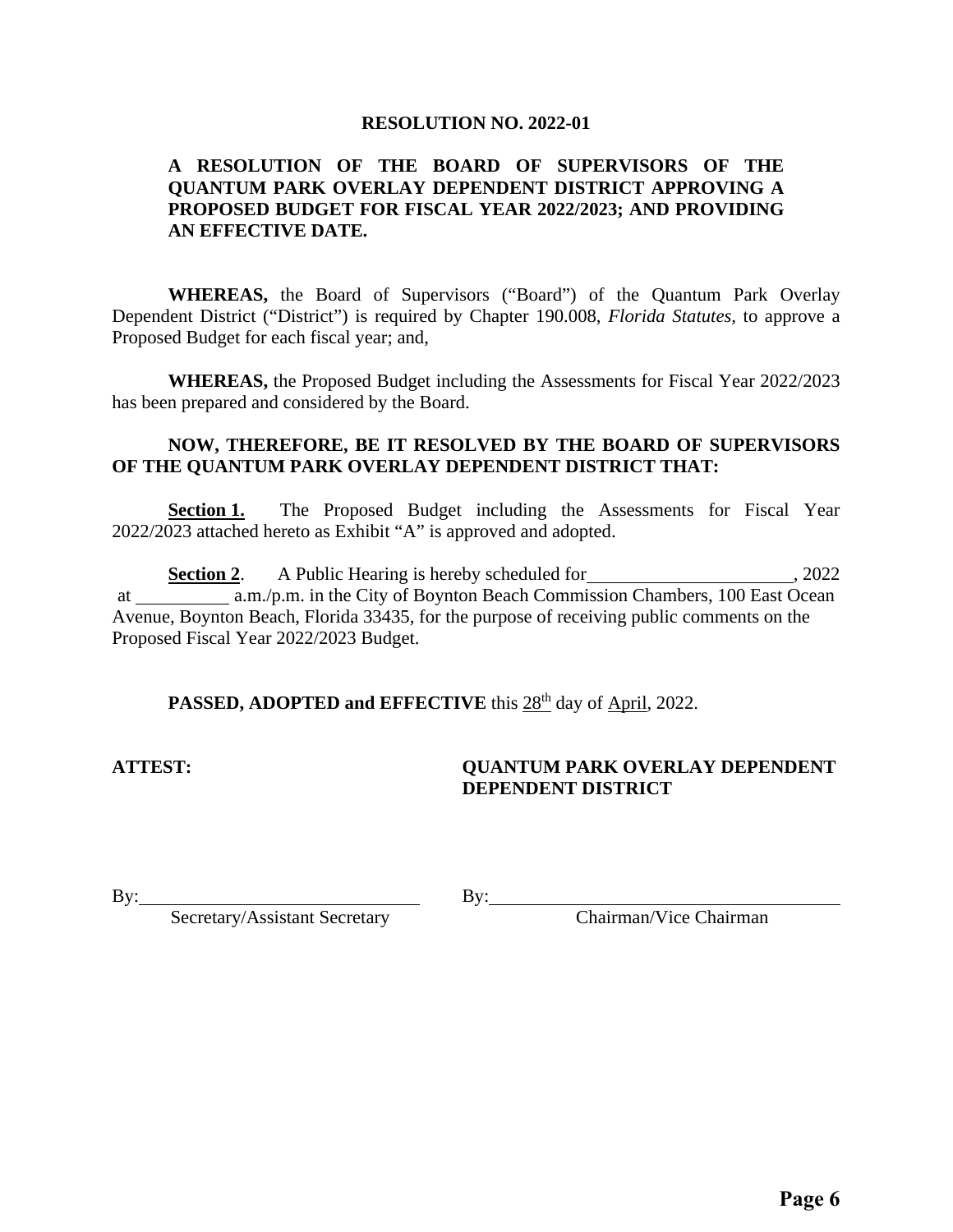# Quantum Park Overlay Dependent District

# **Proposed Budget For Fiscal Year 2022/2023 October 1, 2022- September 30, 2023**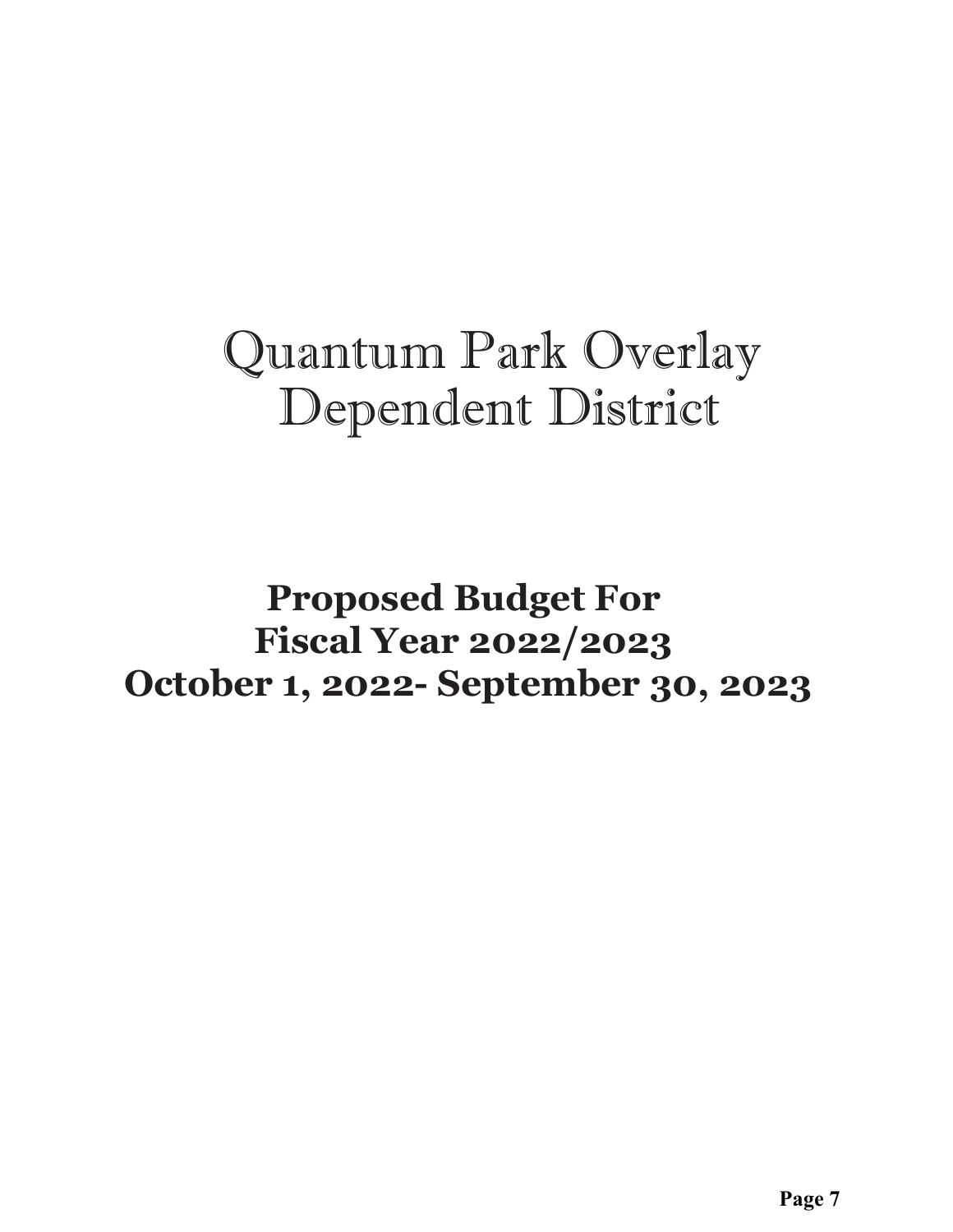## **CONTENTS**

- PROPOSED BUDGET  $\mathbf{L}$
- $\mathbf{II}$ DETAILED PROPOSED BUDGET
- $\mathbf{III}$ **ASSESSMENT COMPARISON**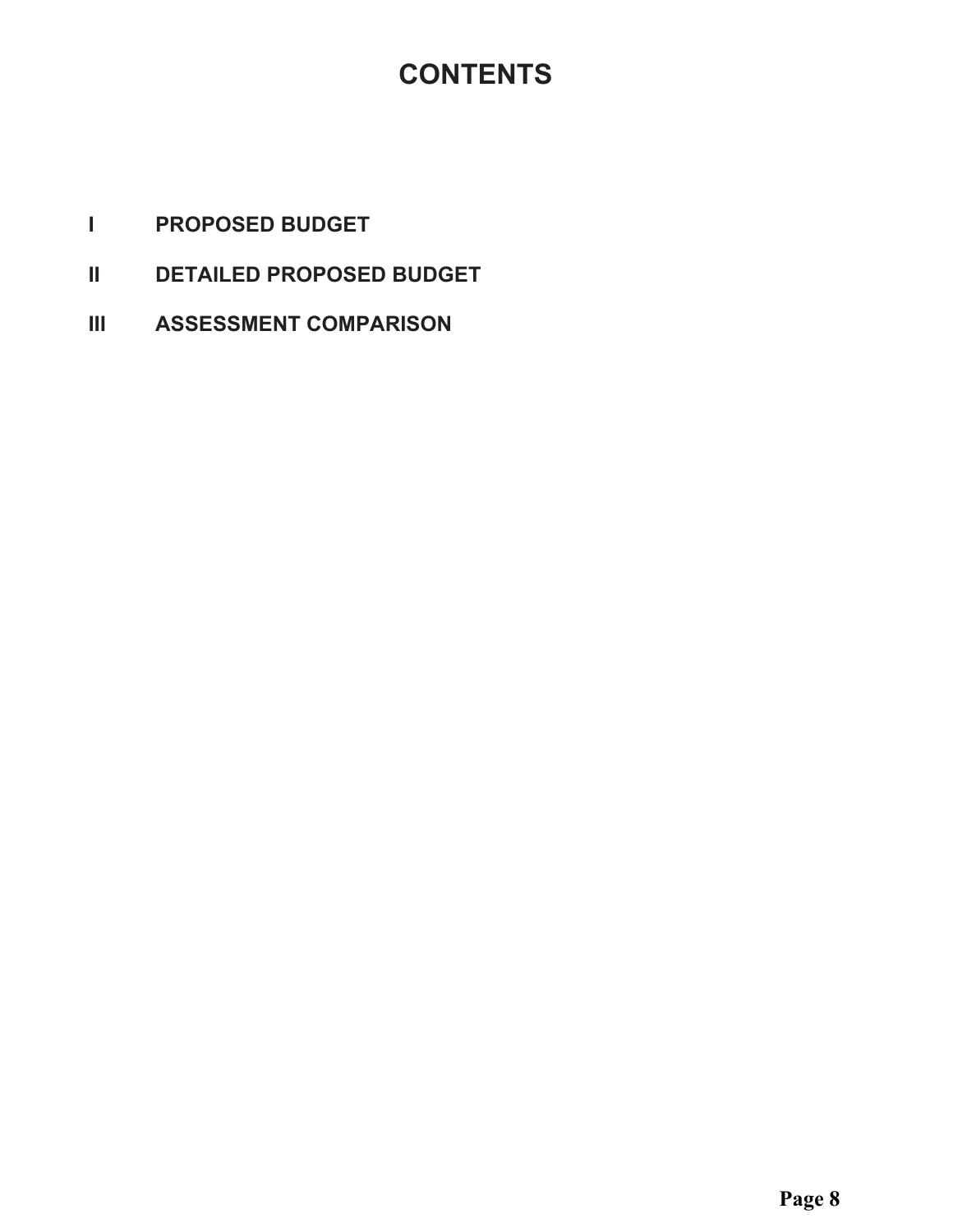#### **PROPOSED BUDGET QUANTUM PARK OVERLAY DEPENDENT DISTRICT FISCAL YEAR 2022/2023 2028 CCTOBER 1, 2022 - SEPTEMBER 30, 2023**

|                                      | <b>FISCAL YEAR</b>             |
|--------------------------------------|--------------------------------|
|                                      | 2022/2023                      |
| <b>REVENUES</b>                      | <b>BUDGET</b>                  |
| O & M ASSESSMENTS                    | 52,718                         |
| <b>PARK ASSESSMENTS</b>              | 103,829                        |
| DEBT ASSESSMENTS (2008 LOAN)         |                                |
| DEBT ASSESSMENTS (2010 LOAN)         |                                |
| OTHER REVENUES                       |                                |
| <b>INTEREST INCOME</b>               | 120                            |
| <b>TOTAL REVENUES</b>                | \$<br>156,667                  |
|                                      |                                |
| <b>EXPENDITURES</b>                  |                                |
| <b>PARK RESERVES</b>                 | 96,656                         |
| <b>ENGINEERING</b>                   |                                |
| MAINTENANCE MANAGEMENT               |                                |
| <b>MAINTENANCE</b>                   |                                |
| <b>MANAGEMENT</b>                    | 12,000                         |
| <b>LEGAL</b>                         | 10,000                         |
| <b>ASSESSMENT ROLL</b>               | 7,500                          |
| <b>AUDIT FEES</b>                    | 3,400                          |
| INSURANCE                            | 14,443                         |
| <b>LEGAL ADVERTISING</b>             | 1.000                          |
| <b>MISCELLANEOUS</b>                 | 300                            |
| <b>POSTAGE</b>                       | 200                            |
| <b>OFFICE SUPPLIES</b>               | 100                            |
| <b>DUES &amp; SUBSCRIPTIONS</b>      | 175                            |
| <b>WEBSITE MANAGEMENT</b>            | 1,500                          |
| <b>TOTAL EXPENDITURES</b>            | \$<br>147,274                  |
|                                      |                                |
| <b>REVENUES LESS EXPENDITURES</b>    | \$<br>9,393                    |
|                                      |                                |
| 2008 LOAN PAYMENTS                   |                                |
| 2010 LOAN PAYMENTS                   |                                |
|                                      |                                |
| <b>BALANCE</b>                       | \$<br>9,393                    |
|                                      |                                |
| COUNTY APPRAISER & TAX COLLECTOR FEE | (3, 131)                       |
| <b>DISCOUNTS FOR EARLY PAYMENTS</b>  | (6, 262)                       |
|                                      |                                |
| <b>EXCESS/ (SHORTFALL)</b>           | \$<br>$\overline{\phantom{a}}$ |
|                                      |                                |
| CARRYOVER FROM PRIOR YEAR            |                                |
|                                      |                                |
| <b>NET EXCESS/ (SHORTFALL)</b>       | \$<br>-                        |
|                                      |                                |
| ESTIMATED RESERVES AS OF 9/30/22     | \$630,000                      |
| FY 2022/2023 RESERVE ASSESSMENTS     | \$96,656                       |
| ESTIMATED RESERVES AS OF 9/30/23     | \$726,656                      |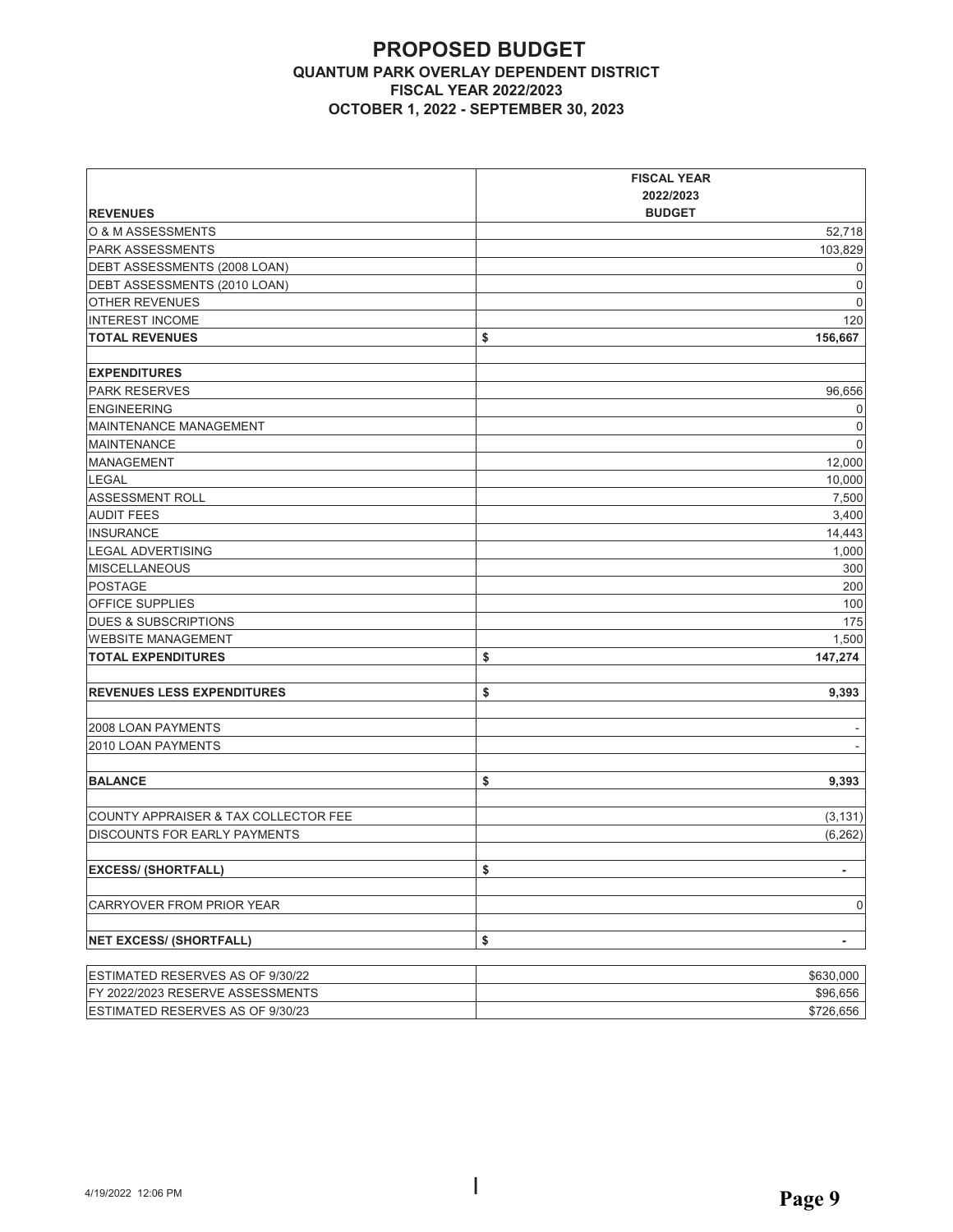#### **DETAILED PROPOSED BUDGET QUANTUM PARK OVERLAY DEPENDENT DISTRICT FISCAL YEAR 2022/2023 OCTOBER 1, 2022 - SEPTEMBER 30, 2023**

|                                      | <b>FISCAL YEAR</b> |                | <b>FISCAL YEAR</b>   | <b>FISCAL YEAR</b>      |                                                       |
|--------------------------------------|--------------------|----------------|----------------------|-------------------------|-------------------------------------------------------|
|                                      |                    | 2020/2021      | 2021/2022            | 2022/2023               |                                                       |
| <b>REVENUES</b>                      |                    | <b>ACTUAL</b>  | <b>BUDGET</b>        | <b>BUDGET</b>           | <b>COMMENTS</b>                                       |
| O & M ASSESSMENTS                    |                    | 0              | 52,718               |                         | 52,718 Expenditures Less Interest & Carryover/.94     |
| PARK ASSESSMENTS                     |                    | 313,314        | 103,829              |                         | 103,829 Park Reserves/.94                             |
| DEBT ASSESSMENTS (2008 LOAN)         |                    | 0              | $\overline{0}$       |                         | 0 Loan Payments/.94                                   |
| DEBT ASSESSMENTS (2010 LOAN)         |                    | $\overline{0}$ | $\mathbf 0$          |                         | 0 Loan Payments/.94                                   |
| OTHER REVENUES                       |                    | 17,250         | $\overline{0}$       |                         |                                                       |
| <b>INTEREST INCOME</b>               |                    | 880            | 120                  |                         | 120 Projected At \$10 Per Month                       |
| <b>TOTAL REVENUES</b>                | \$                 | 331,444        | \$<br>156,667        | $\mathbf{s}$<br>156,667 |                                                       |
|                                      |                    |                |                      |                         |                                                       |
| <b>EXPENDITURES</b>                  |                    |                |                      |                         |                                                       |
| <b>PARK RESERVES</b>                 |                    | $\mathbf 0$    | 97,599               |                         | 96,656 Park Reserves                                  |
| <b>ENGINEERING</b>                   |                    | $\mathbf 0$    | $\overline{0}$       |                         | <b>0</b> Line Item Eliminated                         |
| MAINTENANCE MANAGEMENT               |                    | 3,250          | $\mathbf 0$          |                         | O Line Item Eliminated                                |
| <b>MAINTENANCE</b>                   |                    | 42,093         | $\mathbf 0$          |                         | <b>0</b> Line Item Eliminated                         |
| MANAGEMENT                           |                    | 12,000         | 12,000               |                         | 12,000 \$1,000 Per Month                              |
| LEGAL                                |                    | 1,108          | 10,000               |                         | 10,000 No Change From 2021/2022 Budget                |
| ASSESSMENT ROLL                      |                    | 7,500          | 7,500                |                         | 7,500 No Change From 2021/2022 Budget                 |
| <b>AUDIT FEES</b>                    |                    | 3,200          | 3,300                |                         | 3,400 Accepted Amount For 2021/2022 Audit             |
| <b>INSURANCE</b>                     |                    | 12,404         | 13,600               |                         | 14,443 Insurance Estimate                             |
| <b>LEGAL ADVERTISING</b>             |                    | 991            | 1,000                |                         | 1,000 No Change From 2021/2022 Budget                 |
| MISCELLANEOUS                        |                    | 375            | 300                  |                         | 300 No Change From 2021/2022 Budget                   |
| <b>POSTAGE</b>                       |                    | 60             | 200                  |                         | 200 No Change From 2021/2022 Budget                   |
| OFFICE SUPPLIES                      |                    | 150            | 100                  |                         | 100 No Change From 2021/2022 Budget                   |
| <b>DUES &amp; SUBSCRIPTIONS</b>      |                    | 175            | 175                  |                         | 175 Annual Fee Due Department Of Economic Opportunity |
| <b>WEBSITE MANAGEMENT</b>            |                    | 1,500          | 1,500                |                         | 1,500 No Change From 2021/2022 Budget                 |
| <b>TOTAL EXPENDITURES</b>            | \$                 | 84,806         | \$<br>147,274        | 147,274<br>s.           |                                                       |
|                                      |                    |                |                      |                         |                                                       |
| REVENUES LESS EXPENDITURES           | \$                 | 246,638        | \$<br>9,393          | \$<br>9,393             |                                                       |
|                                      |                    |                |                      |                         |                                                       |
| 2008 LOAN PAYMENTS                   |                    |                |                      |                         | 2008 Loan Paid Off In Full In September 2019          |
| 2010 LOAN PAYMENTS                   |                    |                |                      |                         | 2010 Loan Paid Off In Full In September 2019          |
|                                      |                    |                |                      |                         |                                                       |
| <b>BALANCE</b>                       | \$                 | 246,638        | \$<br>9,393          | \$<br>9,393             |                                                       |
|                                      |                    |                |                      |                         |                                                       |
| COUNTY APPRAISER & TAX COLLECTOR FEE |                    | (2,082)        | (3, 131)             |                         | (3,131) Two Percent Of Total Assessment Roll          |
| <b>DISCOUNTS FOR EARLY PAYMENTS</b>  |                    | (11, 361)      | (6, 262)             |                         | (6,262) Four Percent Of Total Assessment Roll         |
|                                      |                    |                |                      |                         |                                                       |
| <b>EXCESS/ (SHORTFALL)</b>           | \$                 | 233,195        | \$<br>ä,             | \$<br>÷.                |                                                       |
|                                      |                    | $\mathbf 0$    | $\mathbf 0$          |                         |                                                       |
| CARRYOVER FROM PRIOR YEAR            |                    |                |                      |                         | <b>0</b> Carryover From Prior Year                    |
| <b>NET EXCESS/ (SHORTFALL)</b>       | \$                 | 233,195        | \$<br>$\blacksquare$ | \$<br>$\blacksquare$    |                                                       |
|                                      |                    |                |                      |                         |                                                       |

| <b>IESTIMATED RESERVES AS OF 9/30/22</b> | \$630,000 |
|------------------------------------------|-----------|
| IFY 2022/2023 RESERVE ASSESSMENTS        | \$96,656  |
| <b>IESTIMATED RESERVES AS OF 9/30/23</b> | \$726.656 |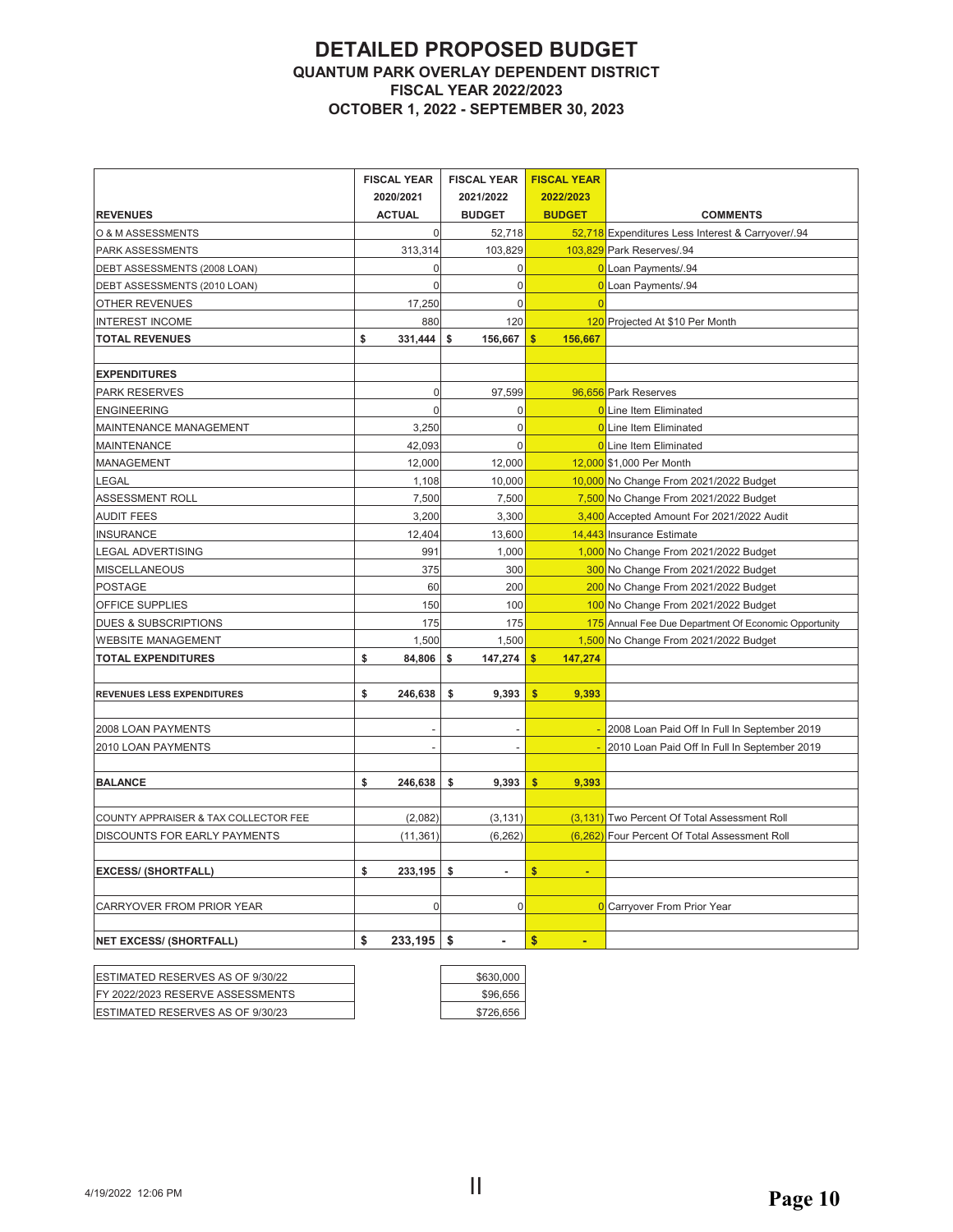## **Quantum Park Overlay Dependent District Acreage Assessment Comparison**

|                      | <b>Fiscal Year</b><br>2019/2020<br>Assessment |                          | <b>Fiscal Year</b><br>2020/2021<br>Assessment |                | <b>Fiscal Year</b><br>2021/2022<br>Assessment |           | <b>Fiscal Year</b><br>2022/2023<br><b>Projected Assessment</b> |           |  |
|----------------------|-----------------------------------------------|--------------------------|-----------------------------------------------|----------------|-----------------------------------------------|-----------|----------------------------------------------------------------|-----------|--|
|                      |                                               |                          |                                               |                |                                               |           |                                                                |           |  |
|                      |                                               |                          |                                               |                |                                               |           |                                                                |           |  |
|                      |                                               | Per Acre*                |                                               | Per Acre*      |                                               | Per Acre* |                                                                | Per Acre* |  |
|                      |                                               |                          |                                               |                |                                               |           |                                                                |           |  |
| Administrative       | \$                                            | 106.36                   | \$                                            | 155.61         | \$                                            | 157.43    | \$                                                             | 160.43    |  |
| <b>Park Reserves</b> | \$                                            | 828.62                   | \$                                            | 779.37         | \$                                            | 310.07    | \$                                                             | 307.07    |  |
| 2008 Debt            | \$                                            | $\overline{\phantom{a}}$ | \$                                            | $\overline{a}$ | \$                                            |           | \$                                                             |           |  |
| 2010 Debt            | \$                                            | -                        | \$                                            |                |                                               |           |                                                                |           |  |
| <b>Total</b>         | \$                                            | 934.98                   | \$                                            | 934.98         | \$                                            | 467.50    | \$                                                             | 467.50    |  |

\* Assessments Include the Following:

4% Discount for Early Payments

1% County Tax Collector Fee

1% County Property Appraiser Fee

Community Information:

Assessable Acres 334.86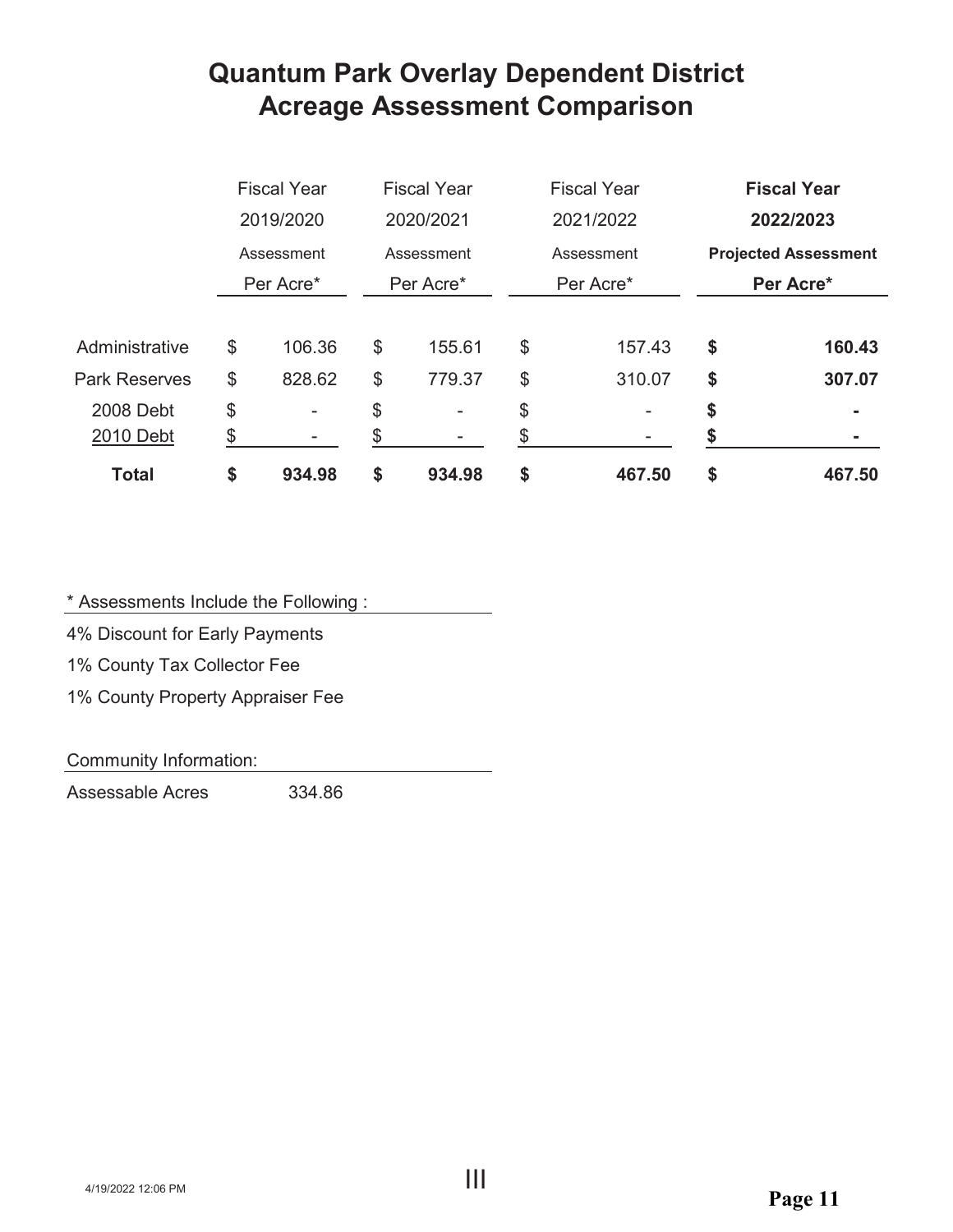# Quantum Park Overlay Dependent District

 **Financial Report For March 2022**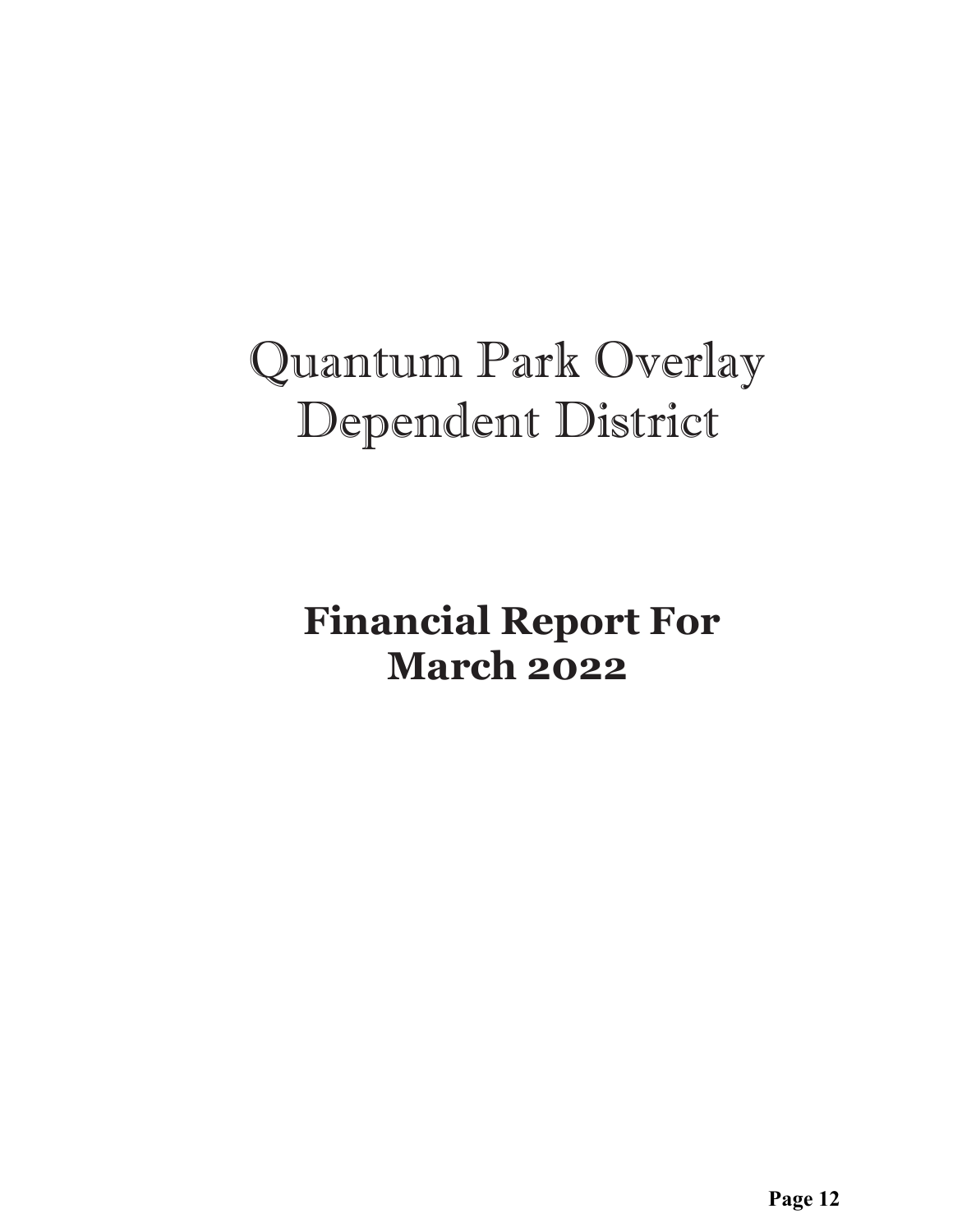#### **QUANTUM PARK OVERLAY DEPENDENT DISTRICT** MONTHLY FINANCIAL REPORT **MARCH 2022**

|                                      | Annual<br><b>Budget</b> | <b>Actual</b>    | Year<br><b>To Date</b><br><b>Actual</b> |
|--------------------------------------|-------------------------|------------------|-----------------------------------------|
| <b>REVENUES</b>                      | 10/1/21 - 9/30/22       | Mar-22           | 10/1/21 - 3/31/22                       |
| <b>O &amp; M ASSESSMENTS</b>         | 52,718                  | 2,683            | 146,109                                 |
| <b>PARK ASSESSMENTS</b>              | 103,829                 | $\mathbf{0}$     | $\mathbf 0$                             |
| DEBT ASSESSMENTS (2008 LOAN)         | 0                       | $\Omega$         | $\mathbf 0$                             |
| DEBT ASSESSMENTS (2010 LOAN)         | $\mathbf 0$             | $\overline{0}$   | $\mathbf 0$                             |
| <b>OTHER REVENUES</b>                | 0                       | $\overline{0}$   | 5,163                                   |
| <b>INTEREST INCOME</b>               | 120                     | $\Omega$         | 25                                      |
| <b>TOTAL REVENUES</b>                | \$<br>156,667           | 2,683<br>\$      | 151,297<br>-S                           |
|                                      |                         |                  |                                         |
| <b>EXPENDITURES</b>                  |                         |                  |                                         |
| <b>PARK RESERVES</b>                 | 97,599                  | $\Omega$         | $\mathbf 0$                             |
| <b>ENGINEERING/PERMITS</b>           | 0                       | $\mathbf 0$      | $\mathbf 0$                             |
| MAINTENANCE MANAGEMENT               | 0                       | $\overline{0}$   | $\boldsymbol{0}$                        |
| <b>MAINTENANCE RESERVE</b>           | 0                       | $\mathbf 0$      | $\mathbf 0$                             |
| <b>SUPERVISORS FEES</b>              | $\mathbf 0$             | $\overline{0}$   | $\mathbf 0$                             |
| PAYROLL TAXES - EMPLOYER             | $\mathbf{0}$            | $\overline{0}$   | $\overline{0}$                          |
| <b>MANAGEMENT</b>                    | 12,000                  | 1,000            | 6,000                                   |
| <b>LEGAL - GENERAL</b>               | 10,000                  | $\Omega$         | 82                                      |
| <b>ASSESSMENT ROLL</b>               | 7,500                   | $\mathbf 0$      | $\mathbf 0$                             |
| <b>AUDIT FEES</b>                    | 3,300                   | $\overline{0}$   | $\mathbf 0$                             |
| <b>INSURANCE</b>                     | 13,600                  | $\mathbf 0$      | 12,838                                  |
| <b>LEGAL ADVERTISING</b>             | 1,000                   | $\mathbf 0$      | 248                                     |
| MISCELLANEOUS                        | 300                     | $\overline{0}$   | 87                                      |
| <b>POSTAGE</b>                       | 200                     | 11               | 26                                      |
| <b>OFFICE SUPPLIES</b>               | 100                     | 47               | 335                                     |
| <b>DUES &amp; SUBSCRIPTIONS</b>      | 175                     | $\mathbf 0$      | 175                                     |
| <b>WEBSITE MANAGEMENT</b>            | 1,500                   | 125              | 750                                     |
| <b>CONTINGENCY</b>                   | $\mathbf 0$             | $\overline{0}$   | 0                                       |
| <b>DISTRICT IMPROVEMENTS</b>         | $\Omega$                | $\Omega$         | $\mathbf 0$                             |
| <b>TOTAL EXPENDITURES</b>            | \$<br>147,274           | 1,183<br>\$      | 20,541<br>\$                            |
| <b>REVENUES LESS EXPENDITURES</b>    | \$<br>9,393             | 1,500<br>\$      | 130,756<br>\$                           |
|                                      |                         |                  |                                         |
| 2008 LOAN PAYMENTS                   |                         |                  |                                         |
| 2010 LOAN PAYMENTS                   |                         |                  |                                         |
| <b>BALANCE</b>                       | \$<br>9,393             | \$<br>1,500      | \$<br>130,756                           |
| COUNTY APPRAISER & TAX COLLECTOR FEE | (3, 131)                | (26)             | (1,613)                                 |
| <b>DISCOUNTS FOR EARLY PAYMENTS</b>  | (6, 262)                | (53)             | (5,782)                                 |
| <b>EXCESS/ (SHORTFALL)</b>           | \$<br>$\blacksquare$    | \$<br>1,421      | \$<br>123,361                           |
| CARRYOVER FROM PRIOR YEAR            | $\mathbf 0$             |                  |                                         |
| <b>NET EXCESS/ (SHORTFALL)</b>       | \$<br>$\blacksquare$    | \$<br>$1,421$ \$ | 123,361                                 |

#### Note: 2008 & 2010 Loans Were Paid Off In Full In September 2019.

| Bank Balance As Of 3/31/22                     | 680,647.65 |
|------------------------------------------------|------------|
| Accounts Payable As Of 3/31/22                 | 1,183.46   |
| Permit Review Fees As Of 3/31/22               | 24,703.12  |
| Accounts Receivable As Of 3/31/22              | -          |
| <b>Operating Account Balance As Of 3/31/22</b> | 654.761.07 |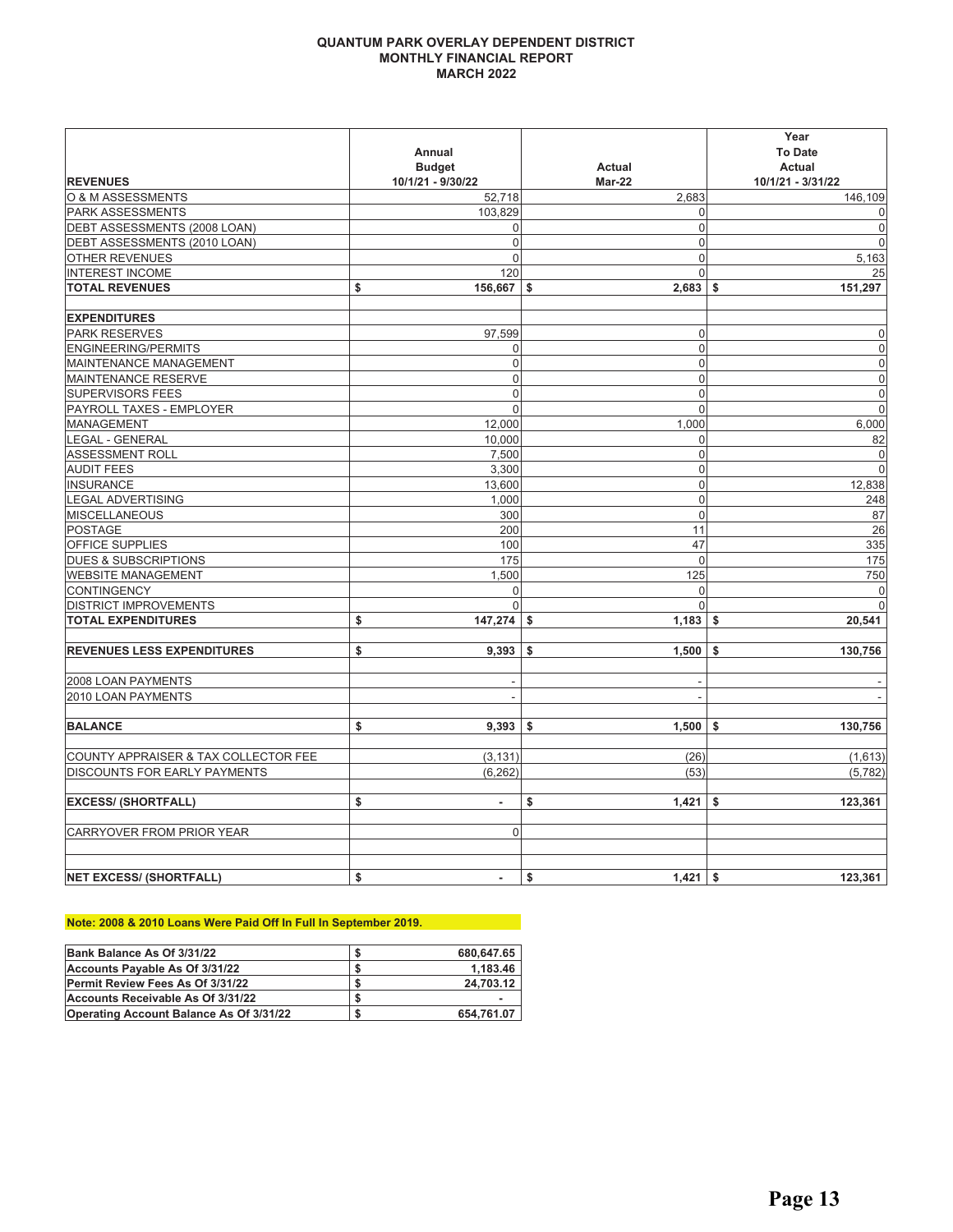#### **Quantum Park Overlay Dependent District Expenditures** October 2021 through March 2022

|                                      | Date       | Invoice #              | Vendor                          | <b>Description</b>                                  | Amount        |
|--------------------------------------|------------|------------------------|---------------------------------|-----------------------------------------------------|---------------|
| <b>Expenditures</b>                  |            |                        |                                 |                                                     |               |
| 511.311 · Management Fees            |            |                        |                                 |                                                     |               |
|                                      | 10/31/2021 | 2021-2185              | Special District Services, Inc. | inv# 2021-2185 management Oct 2021                  | 1,000.00      |
|                                      | 11/30/2021 | 2021-2299              | Special District Services, Inc  | inv# 2021-2299 management Nov 2021                  | 1,000.00      |
|                                      | 12/31/2021 | 2021-2514              | Special District Services, Inc. | inv# 2021-2514 management Dec 2021                  | 1,000.00      |
|                                      | 01/31/2022 | 2022-0104              | Special District Services, Inc. | Management Fee Jan 2022                             | 1,000.00      |
|                                      | 02/28/2022 | 2022-0207              | Special District Services, Inc. | Management Fee Feb 2022                             | 1,000.00      |
|                                      | 03/31/2022 | 2022-0307              | Special District Services, Inc. | Management Fee March 2022                           | 1,000.00      |
| Total 511.311 Management Fees        |            |                        |                                 |                                                     | 6,000.00      |
| $511.315 \cdot$ Legal Fees           |            |                        |                                 |                                                     |               |
|                                      | 11/02/2021 | 69572                  | Roper, P.A.                     | For Professional Services Rendered-Oct 2021         | 82.00         |
| Total 511.315 · Legal Fees           |            |                        |                                 |                                                     | 82.00         |
| 511.450 · Insurance                  |            |                        |                                 |                                                     |               |
|                                      | 10/01/2021 | 14434                  | Egis Insurance & Risk Advisors  | Renew Policy #100219155 10/01/2021-10/01/2022       | 12,838.00     |
| Total 511.450 · Insurance            |            |                        |                                 |                                                     | 12,838.00     |
| 511.480 · Legal Advertisements       |            |                        |                                 |                                                     |               |
|                                      | 10/01/2021 | 100663125-10062021     | <b>PBN</b>                      | outstanding balance on Notice of PH & Reg Board Mtg | 247.68        |
| Total 511.480 · Legal Advertisements |            |                        |                                 |                                                     | 247.68        |
| 511.512 · Miscellaneous              |            |                        |                                 |                                                     |               |
|                                      | 11/30/2021 | 2021-2299              | Special District Services, Inc. | conference calls Oct 2021                           | 8.32          |
|                                      | 11/30/2021 | 2021-2299              | Special District Services, Inc. | Travel - Michael McElligott - Oct 2021              | 28.67         |
|                                      | 12/30/2021 |                        |                                 | Paymaster fee for W-2s                              | 50.00         |
|                                      |            |                        |                                 |                                                     |               |
| Total 511.512 · Miscellaneous        |            |                        |                                 |                                                     | 86.99         |
| 511.513 · Postage and Delivery       |            |                        |                                 |                                                     |               |
|                                      | 10/31/2021 | 2021-2185              | Special District Services, Inc. | postage Sept 2021                                   | 14.66         |
|                                      | 03/31/2022 | 2022-0307<br>2022-0307 | Special District Services, Inc  | FedEx Feb 2022                                      | 10.07<br>1.06 |
|                                      | 03/31/2022 |                        | Special District Services, Inc. | Postage Feb 2022                                    |               |
| Total 511.513 · Postage and Delivery |            |                        |                                 |                                                     | 25.79         |
| 511.514 · Office Supplies            |            |                        |                                 |                                                     |               |
|                                      | 10/31/2021 | 2021-2185              | Special District Services, Inc. | copies Sept 2021                                    | 0.75          |
|                                      | 10/31/2021 | 2021-2185              | Special District Services, Inc  | document storage Sept 2021                          | 25.79         |
|                                      | 11/30/2021 | 2021-2299              | Special District Services, Inc. | copies Oct 2021                                     | 28.20         |
|                                      | 11/30/2021 | 2021-2299              | Special District Services, Inc  | document storage Oct 2021                           | 35.10         |
|                                      | 11/30/2021 | 2021-2299              | Special District Services, Inc. | meeting books Oct 2021                              | 32.00         |
|                                      | 12/31/2021 | 2021-2514              | Special District Services, Inc  | copies Nov 2021                                     | 2.10          |
|                                      | 12/31/2021 | 2021-2514              | Special District Services, Inc  | document storage Nov 2021                           | 73.07         |
|                                      | 01/31/2022 | 2022-0104              | Special District Services, Inc  | Copier Dec 2021                                     | 5.40          |
|                                      | 01/31/2022 | 2022-0104              | Special District Services, Inc  | Document Storage Dec 2021                           | 47.07         |
|                                      | 02/28/2022 | 2022-0207              | Special District Services, Inc  | Copier Jan 2022                                     | 3.60          |
|                                      | 02/28/2022 | 2022-0207              | Special District Services, Inc  | Document Storage Jan 2022                           | 34.89         |
|                                      | 03/31/2022 | 2022-0307              | Special District Services, Inc  | Copier Feb 2022                                     | 5.25          |